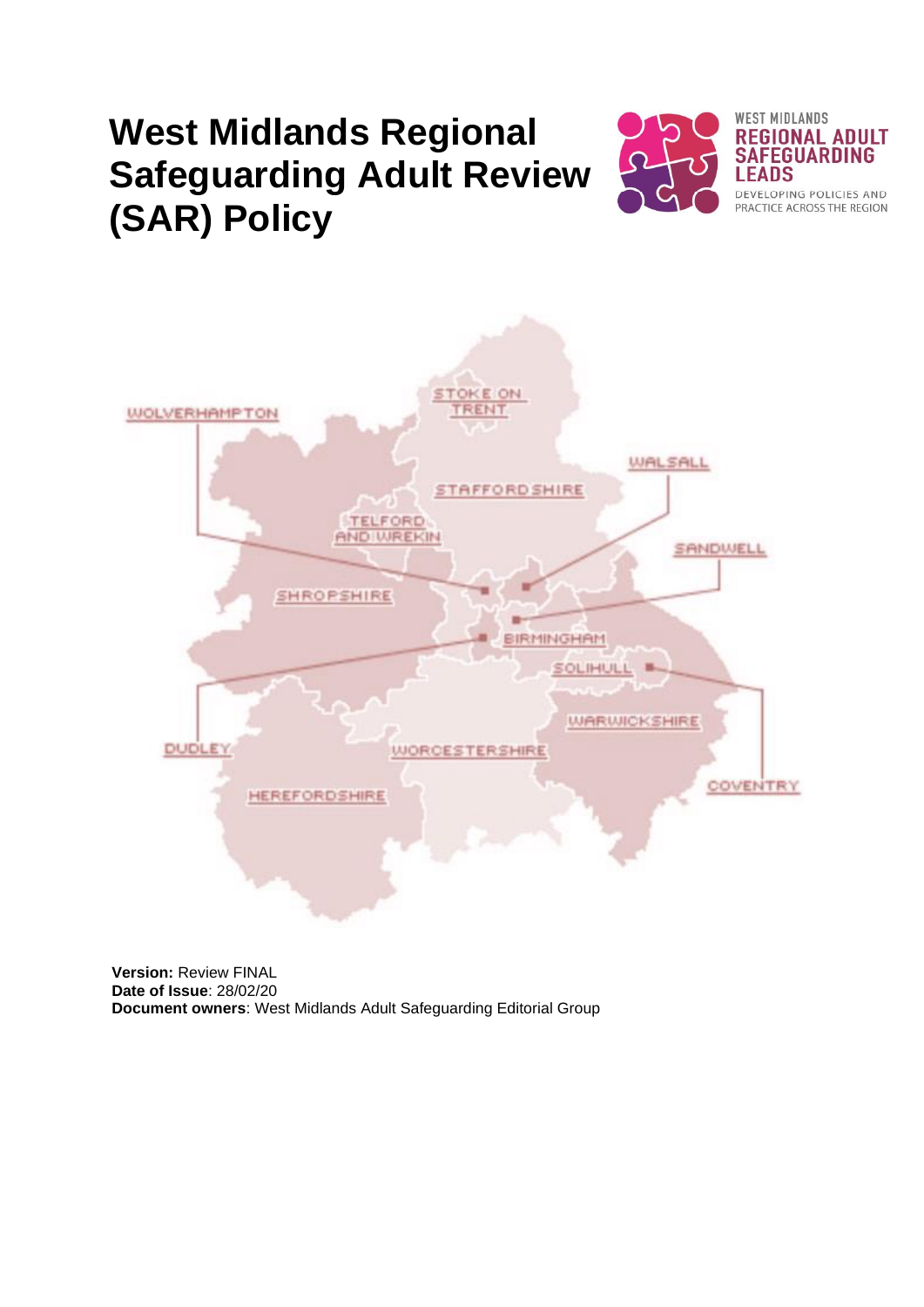# **1. Introduction**

The Care Act 2014 requires Safeguarding Adult Boards (SABs) to arrange Safeguarding Adults Reviews (SARs), and mandates when they must be arranged and gives Safeguarding Adult Boards flexibility to choose a proportionate methodology (see appendix 1. for options).

This Policy is a Pan West Midlands document and should be read in accordance with:

- West Midlands Multi-Agency Adult Safeguarding Policy and Procedures
- Local Board procedure.
- SCIE- SAR Quality marker checklist <https://www.scie.org.uk/safeguarding/adults/reviews/library> (cited as QM# throughout this document)

## **2. SAR Criteria**

*Criteria from s44 of the Care Act 2014:*

- (1) An SAB must arrange for there to be a review of a case involving an adult in its area with needs for care and support (whether or not the local authority has been meeting any of those needs) if—
	- (a) there is reasonable cause for concern about how the SAB, members of it or other persons with relevant functions worked together to safeguard the adult, and
	- (b) condition 1 or 2 is met.
- (2) Condition 1 is met if—
	- (a) the adult has died, and
	- (b) the SAB knows or suspects that the death resulted from abuse or neglect (whether or not it knew about or suspected the abuse or neglect before the adult died).
- (3) Condition 2 is met if—
	- (a) the adult is still alive, and
	- (b) the SAB knows or suspects that the adult has experienced serious<sup>1</sup> abuse or neglect.
- (4) An SAB may arrange for there to be a review of any other case involving an adult in its area with needs for care and support (whether or not the local authority has been meeting any of those needs).

 $<sup>1</sup>$  something can be considered serious abuse or neglect where, for example the individual would have been</sup> likely to have died but for an intervention, or has suffered permanent harm or has reduced capacity or quality of life (whether because of physical or psychological effects) as a result of the abuse or neglect.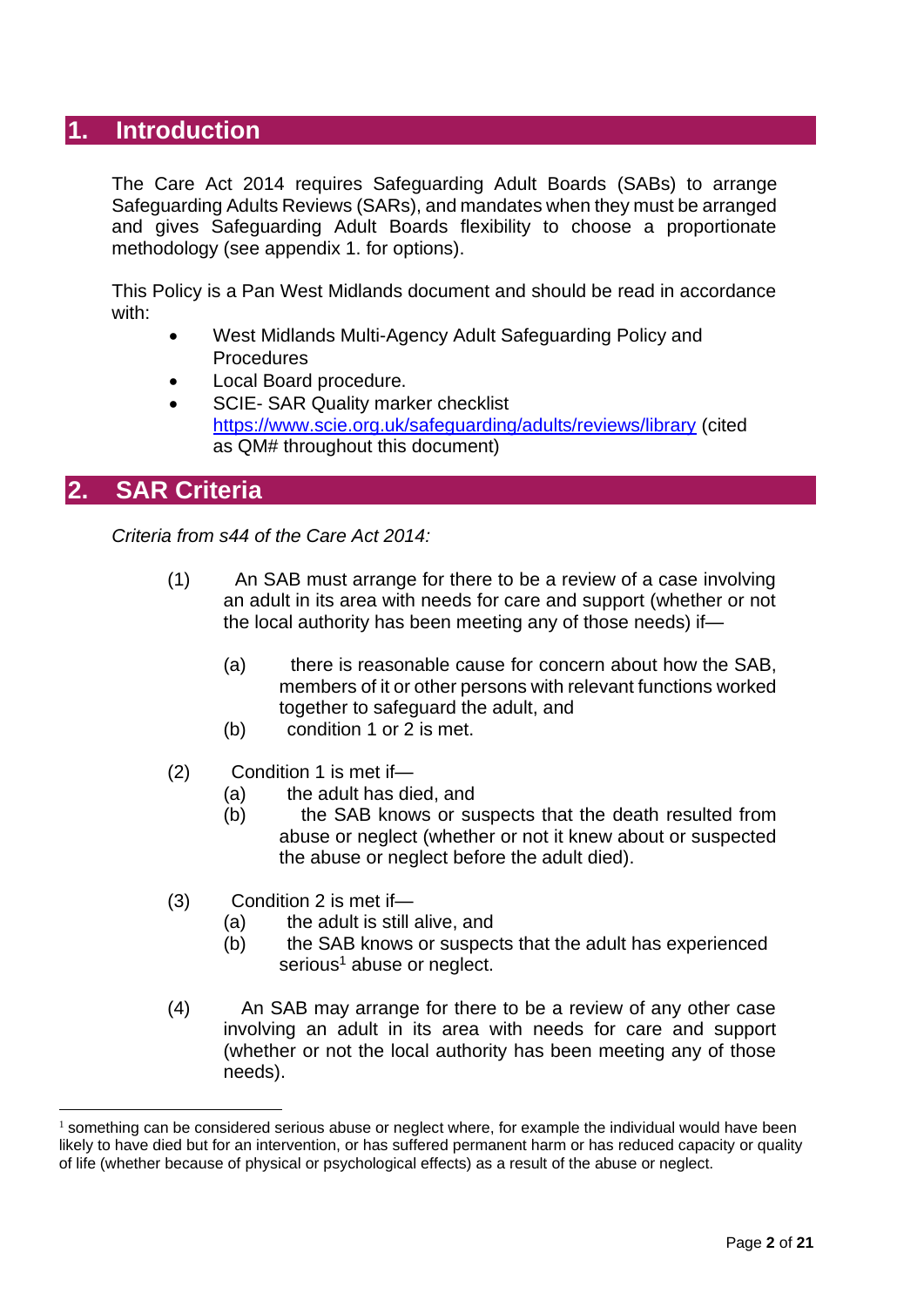On receipt of a referral the SAB must ensure that it explicitly references which of the statutory criteria the case has met and/or how the case features practice issues to be pro-actively reviewed before abuse or neglect has occurred in order to pro-actively tackle them. (QM1)

In making a decision about whether to undertake a SAR and of what kind, SAB's must ensure that the decision is defensible paying attention to CA14 and MSP principles and ensure that the SAB member agencies have had an opportunity to contribute. (QM2)

## **3. Purpose**

SARs should seek to determine what the relevant agencies and individuals involved in the case might have done differently that could have prevented harm or death. This is so that lessons can be learned from the case and those lessons applied in practice to prevent similar harm occurring again.

SARs should help to achieve understanding for individuals, families and friends of adults who have died or been seriously abused or neglected.

The purpose of the reviews is not to hold any individual or organisation to account. Other processes exist for that, including criminal proceedings, disciplinary procedures, employment law and systems of service and professional regulation, such as CQC and the Nursing and Midwifery Council, the Health and Care Professions Council, and the General Medical Council.QM4

It is vital, if individuals and organisations are to be able to learn lessons from the past, that reviews are trusted and safe experiences that encourage honesty, transparency and sharing of information to obtain maximum benefit from them. If individuals and their organisations are fearful of SARs their response will be defensive and their participation guarded and partial.

# **4. Principles**

The following principles apply to all reviews:

- The individual (where able) and their families should be invited to contribute to reviews. They should understand how they are going to be involved and their expectations should be managed appropriately and sensitively; (please refer to QM3 and QM11)
- Professionals/practitioners should be involved fully in reviews and invited to contribute their perspectives. QM9
- There should be a culture of continuous learning and improvement across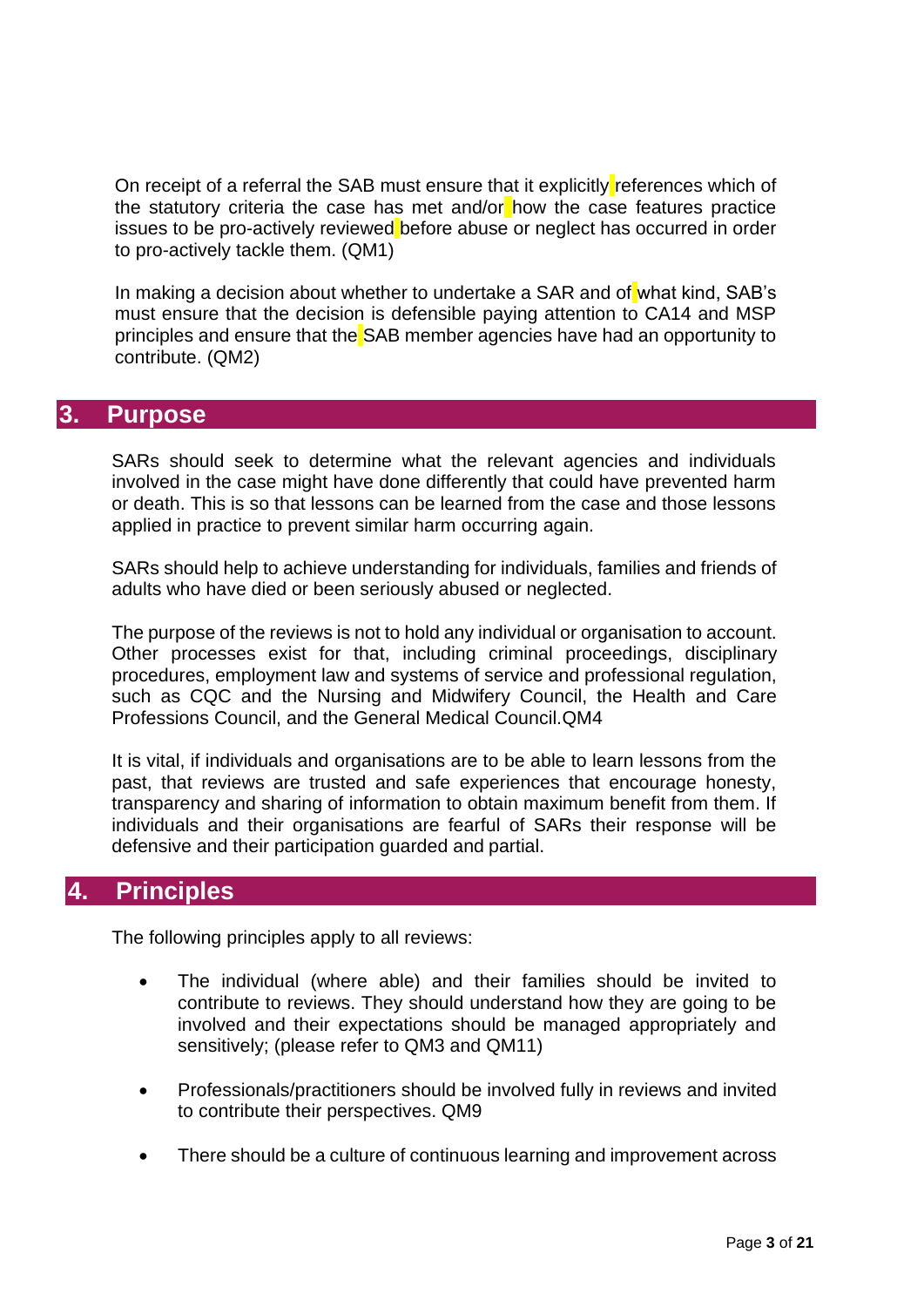the organisations that work together to safeguard and promote the wellbeing and empowerment of adults, identifying opportunities to draw on what works and promote good practice;-QM4

- The approach taken to reviews should be proportionate according to the scale and level of complexity of the issues being examined;
- Safeguarding Adult Reviews should be led by individuals who are independent of the case under review and of the organisations whose actions are being reviewed; and

The Safeguarding Adults Board is responsible for the review and must assure themselves that it takes place in a timely manner and appropriate action is taken to secure improvement in practice

The judgement should make meaningful reference to the principles of Making Safeguarding Personal and 6 core safeguarding principles (as outlined in Section 14.13 Department for Health and Social Care's Care and Support Statutory Guidance)

# **5 SAR Methodologies**

The process for undertaking SARs should be determined locally according to the specific circumstances of individual circumstances. Methodology is not prescribed in the Care Act 2014 and this enables flexibility to consider a range of options. No one model or methodology will be applicable for all cases, the SAB will need to weigh up what type of 'review' process is proportionate to the case and will promote effective learning and improvement action to prevent future deaths or serious harm occurring again (see appendix 1. For the range of methodologies that can be considered) - QM9.

The ultimate decision to arrange a SAR is the responsibility of the Chair of the SAB.

# **6 Duty of Candour**

All members of a SAB and/or their staff are expected to have a culture of openness, transparency and candour within their day to day work and with the SAB including any SARs undertaken. In interpreting this "duty of candour", we use the definitions of openness, transparency and candour used by Robert Francis in his report into Mid Staffordshire NHS Foundation Trust: QM10

**Openness** – enabling concerns and complaints to be raised freely without fear and questions asked to be answered.

**Transparency** – allowing information about the truth about performance and outcomes to be shared with staff, patients, the public and regulators.

**Candour** – any patient harmed by the provision of a healthcare service is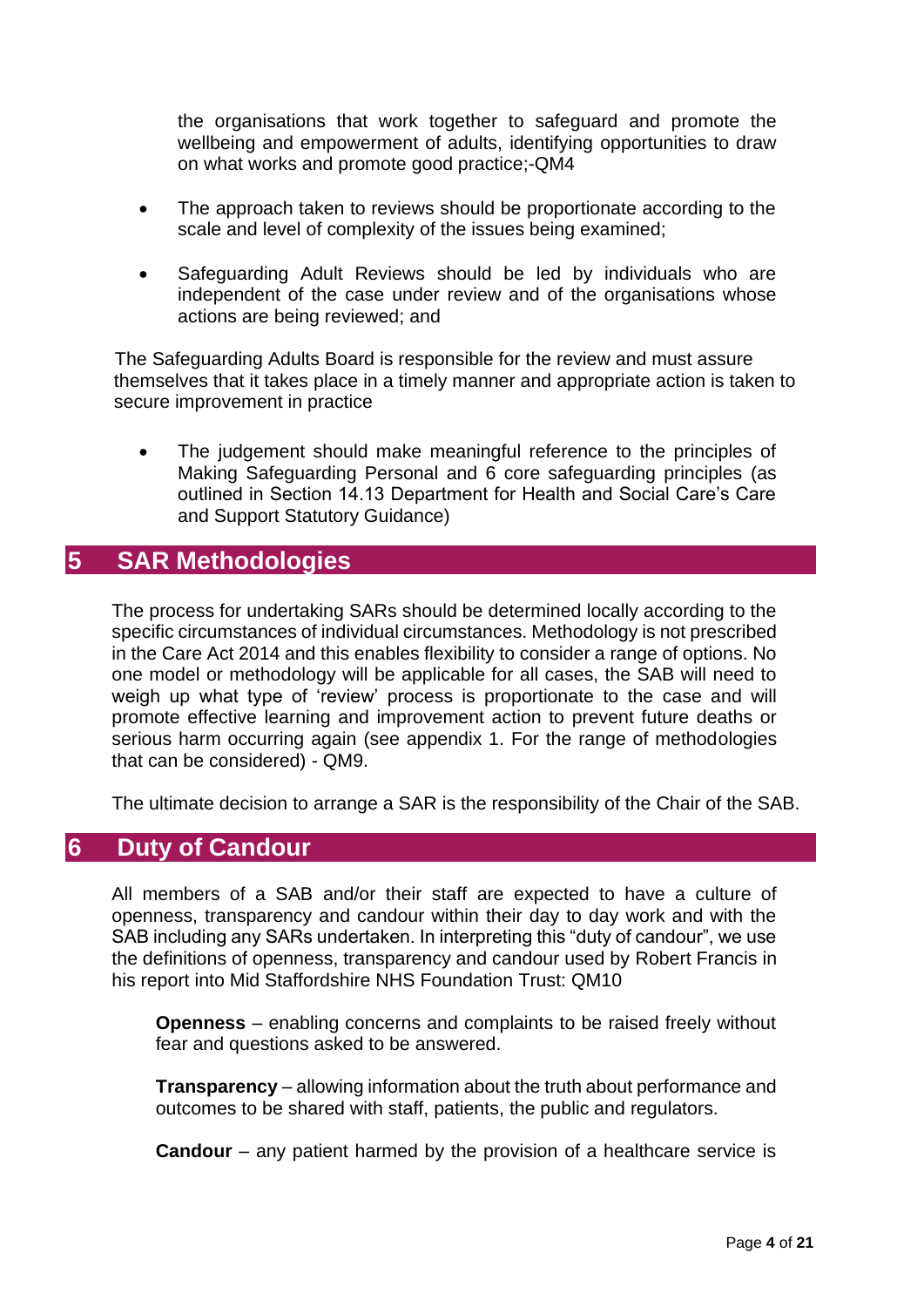informed of the fact and an appropriate remedy offered, regardless of whether a complaint has been made or a question asked about it.

**In practice** - as a member of the SAB all agencies have a responsibility to ensure it is open and transparent with the SAB when certain incidents occur in relation to the care and treatment provided to people who use their services and ensure that their staff understand their responsibility to report all incident that meet the criteria for a SAR. The SAB will routinely assure itself that mechanisms are in place to respond to single and multi-agency concerns.

Every agency has a responsibility for identifying own learning and multiagency agency and the contract of the contract of the contract of the learning.

# **7 Cross Boundary SARs**

It is acknowledged that there will be cases where adults have moved from their 'home' area and may be placed and funded by an organisation that is not in the SABs area. If that is the case, a SAR should be carried out by the Board that is responsible for the location where the serious incident took place.

Early consideration should be given inviting a representative from the SAB of the funding area to participate in the SAR. The SAB representative from the funding area has the responsibility of sharing all learning and ensuring and recommendations/ actions for their area are implemented within agreed timescales.

Boards and organisations should cooperate across borders and requests for the provision of information should be responded to as a priority.

# **8 SARs and Childhood Experience of Abuse**

SARs should be undertaken in accordance with the criteria identified above and focusses on a person's experience of abuse as an adult.

It is acknowledged that there will be cases where adults have moved from Children's to Adult Services and their predominant experience of abuse happened before the age of eighteen. Early consideration should be given to identifying the most appropriate route for responding to the concerns raised for example, historic child abuse may be more appropriately dealt with by the Police or reviewed by Local Childrens Safeguarding Partnerships (LSCP).

Boards and organisations should cooperate across reviews and requests for the provision of information should be responded to as a priority.

Appendix 2 provides more information about the interface with other reviews.

## **9 Links with other reviews**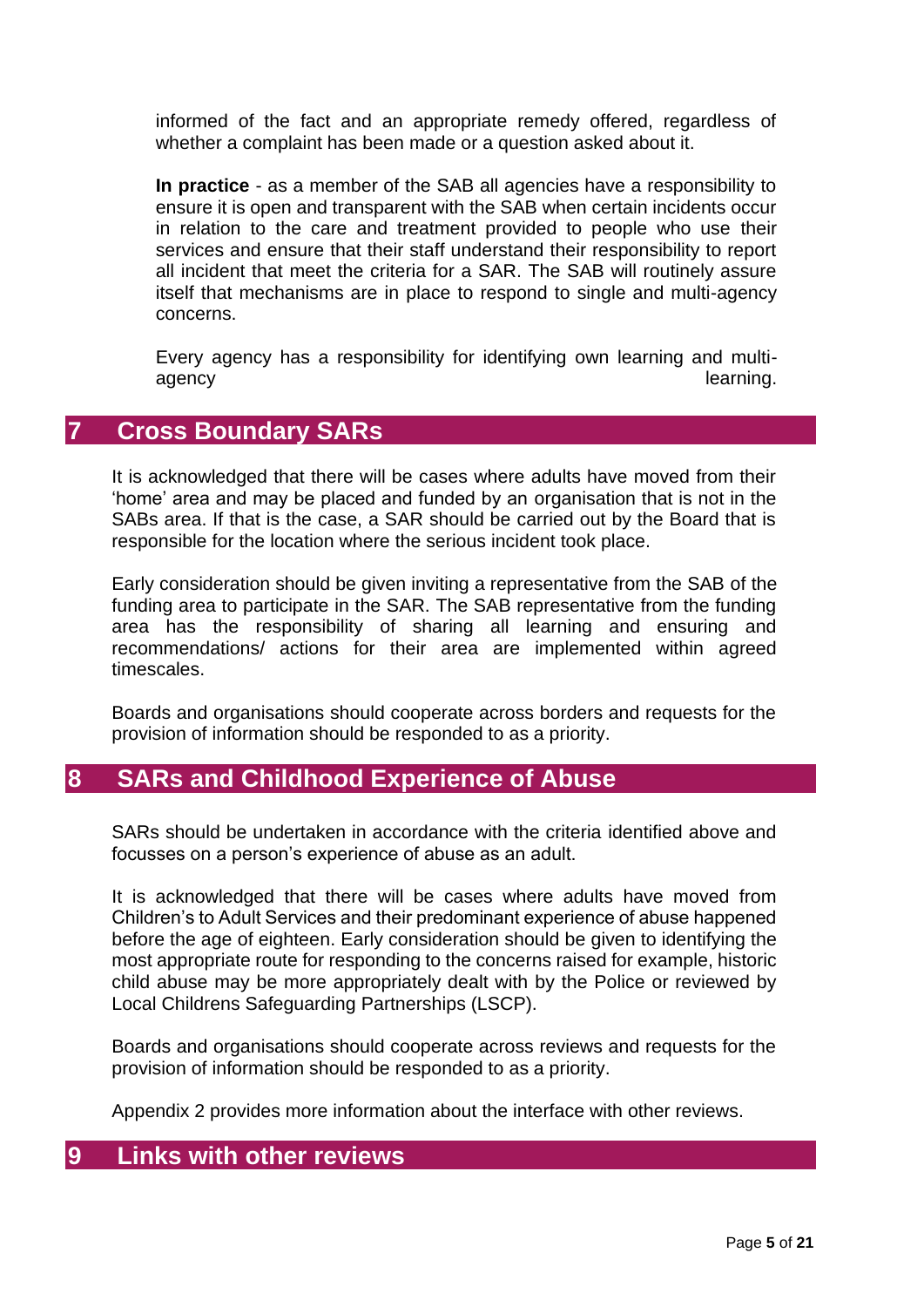When victims of domestic homicide are aged between 16 and 18, there are separate requirements in statutory guidance for both Child Safeguarding Practice Review (SPR) and a Domestic Homicide Review (DHR). Where such reviews may be relevant to SAR (for example, because they concern the same perpetrator), consideration should be given to how SARs, DHRs and SPRs can be managed in parallel in the most effective manner possible so that organisations and professionals can learn from the case. For example, considering whether some aspects of the reviews can be commissioned jointly so as to reduce duplication of work for the organisations involved.

Consideration should also be given to ensure that there is no prejudice to criminal trials, unnecessary delay and confusion to all parties, including staff, the person and the relevant family members.

[https://www.cps.gov.uk/sites/default/files/documents/publications/liaison\\_and\\_inform](https://protect-eu.mimecast.com/s/ZcV1CK8Z7c2ny9KUM0SQ-?domain=cps.gov.uk) [ation\\_exchange.pdf](https://protect-eu.mimecast.com/s/ZcV1CK8Z7c2ny9KUM0SQ-?domain=cps.gov.uk)

In setting up a SAR the SAB should also consider how the process can dovetail with any other relevant investigations that are running parallel, such as a Child Safeguarding Practice Review (CSPR) or Domestic Homicide Review (DHR), a criminal investigation or an inquest.

It may be helpful when running a SAR and DHR or child SPR in parallel to establish at the outset all the relevant areas that need to be addressed, to reduce potential for duplication for families and staff. Any SAR will need to take account of a coroner's inquiry, and, or, any criminal investigation related to the case, including disclosure issues, to ensure that relevant information can be shared without incurring significant delay in the review process. It will be the responsibility of the manager of the SAR to ensure contact is made with the Chair of any parallel process in order to minimise avoidable duplication.

## **10 Analysis**

Analysis should be undertaken ensuring that it seeks out causal factors and systems learning, but should also seek to identify areas of good practice that may need to be replicated in others areas. It should show clearly how the conclusions relate to the individual case as well as why they are relevant to wider safeguarding practice. Techniques should be used that ensure that bias is kept to a minimum and which allow a transparent working out of conclusions in order for these to be critiqued. The analysis should be undertaken against a backdrop of the most up to date research in respect of good practice.

# **11. The Report**

SAB members should ensure that the report achieves its commissioned specification, captures the learning for organisations or partnerships and also that it provides insight into factors that may prevent or hinder individuals from being safeguarded. The SAB members should also ensure that the level of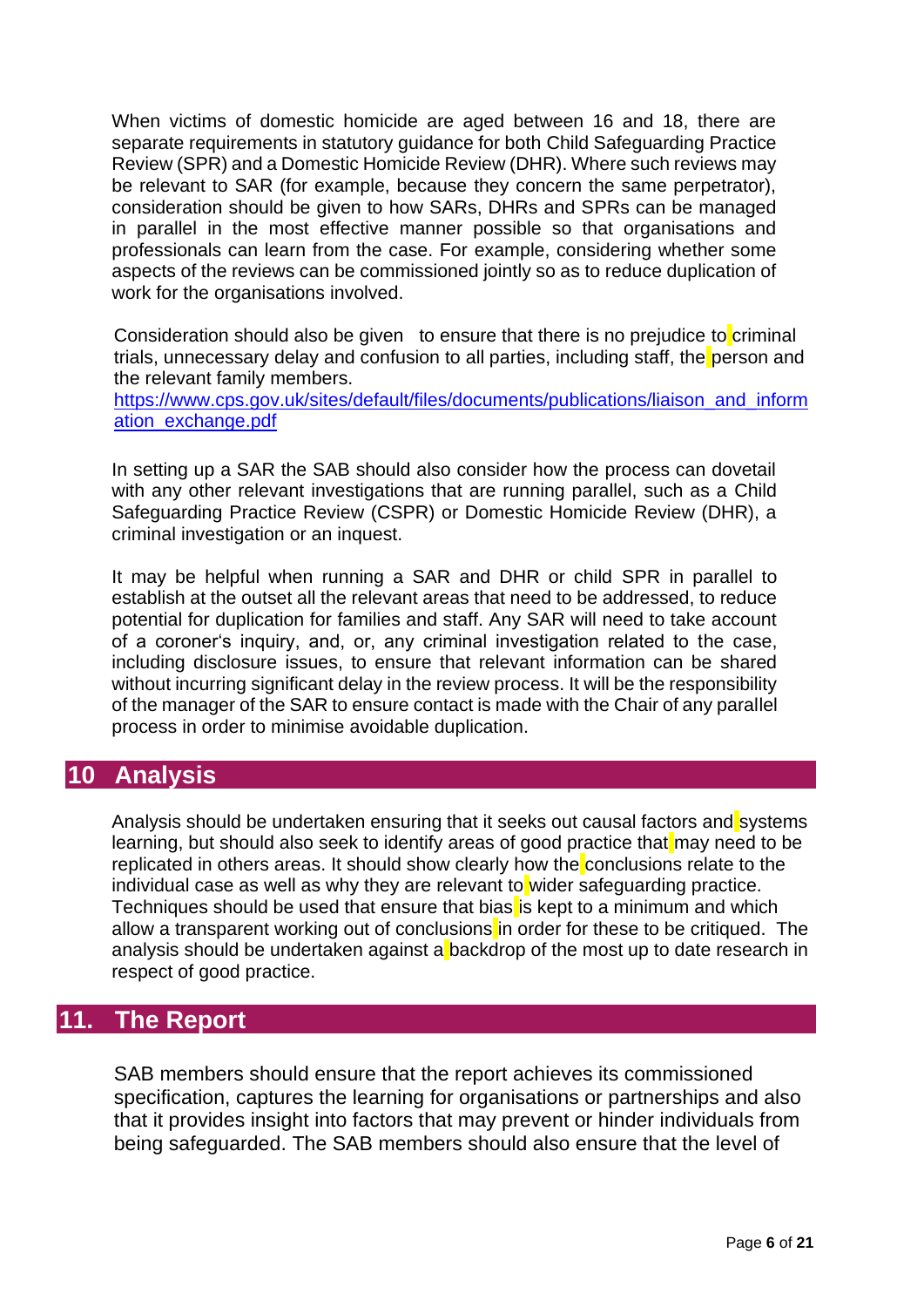details in the report satisfies the need for privacy by the adult or their family.

# **12. Improvement Action**

The SAB should ensure that it enables robust, informed discussion and agreement by agencies of what action should be taken in response to the Safeguarding Adult Review (SAR) report. Decisions should be made in respect of individuals, agencies or forums who are able to tackle the systems findings raised and consideration should also be given to which factors can best be addressed locally, regionally or nationally.

## **13 Resolving disagreements**

If local agreement cannot be reached on the requirement for a SAR to be undertaken then the Safeguarding Adult Board should refer to its dispute resolution agreement.

As a last resort a complaint can be made to the Local Government Ombudsman if the complainant:

- Disagrees with SAB decision to not undertake a safeguarding adult review;
- Unhappy with decision of a SAB or outcome of a safeguarding adult review;
- Makes a complaint is about the makeup of the SAR and potential conflict of interest;
- Is concerned the Chair of the SAB is also the chair of the SAR; or
- Is unhappy with the conduct of a professional on an SAB who is employed by a body that falls outside the LGO's jurisdiction.

## **14 References**

Care Act 2014

Department of Health and Social Care (October 2018) Care and Support Statutory Guidance – issued under the Care Act 2014.

Social Care Institute for Excellence (2015) Safeguarding Adults Reviews under the Care Act – implementation support.

ADASS Safeguarding Adults Policy Network – Guidance - June 2016

Out-of-Area Safeguarding Adults Arrangements - Guidance for Inter-Authority Safeguarding Adults Enquiry and Protection Arrangements

Coventry Safeguarding Adults Board – Safeguarding Adults Review Toolkit

Worcestershire Safeguarding Adults Board Safeguarding Adults Review Protocol January 2016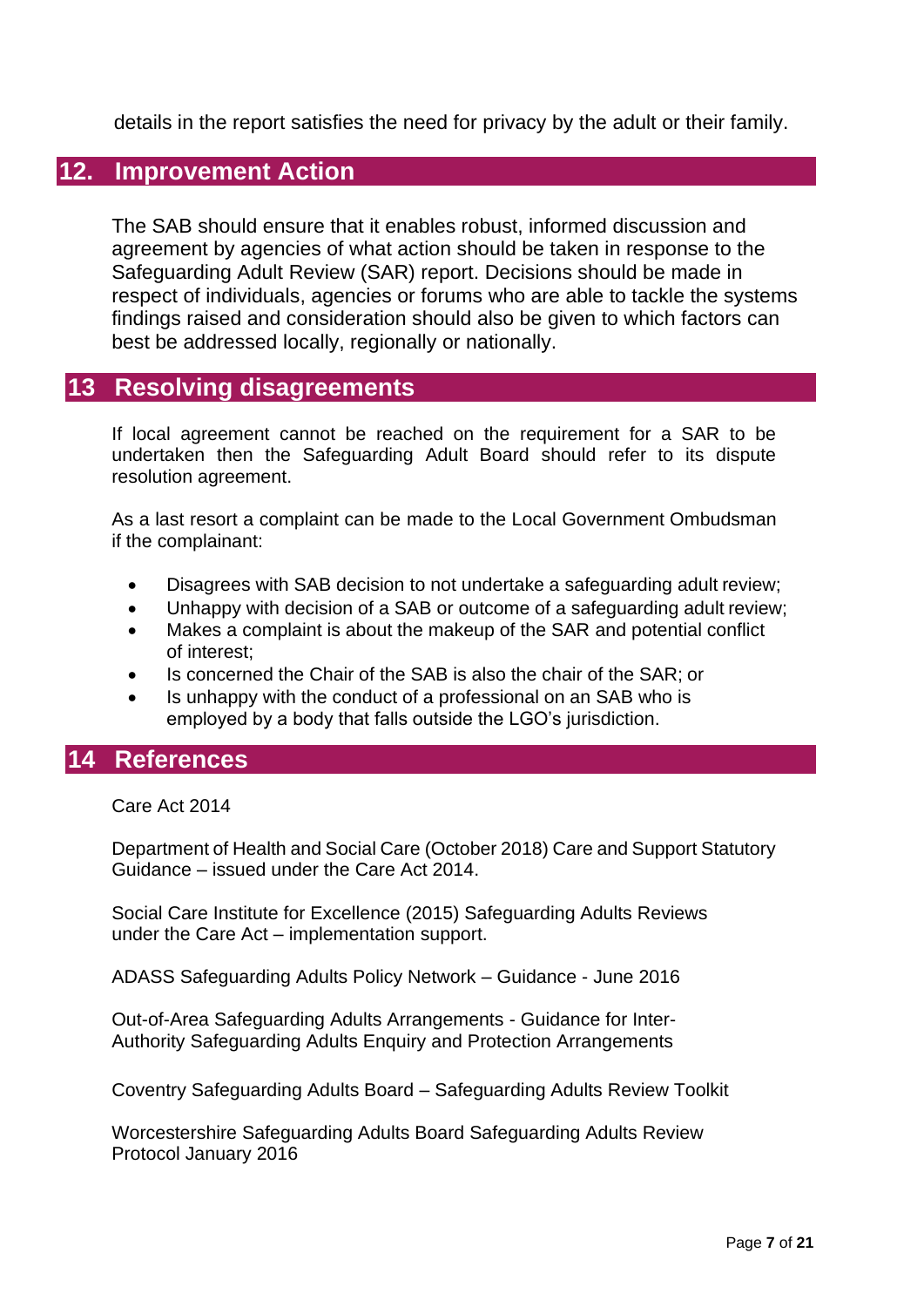London Joint Improvement Programme: Learning from Serious Case Reviews on a Pan London Basis, Sue Bestjan, March 2012

Working Together to Safeguard Children - A guide to inter-agency working to safeguard and promote the welfare of children March 2015

SCIE / RiPfA Safeguarding Adult Review Quality Markers checklist June 2018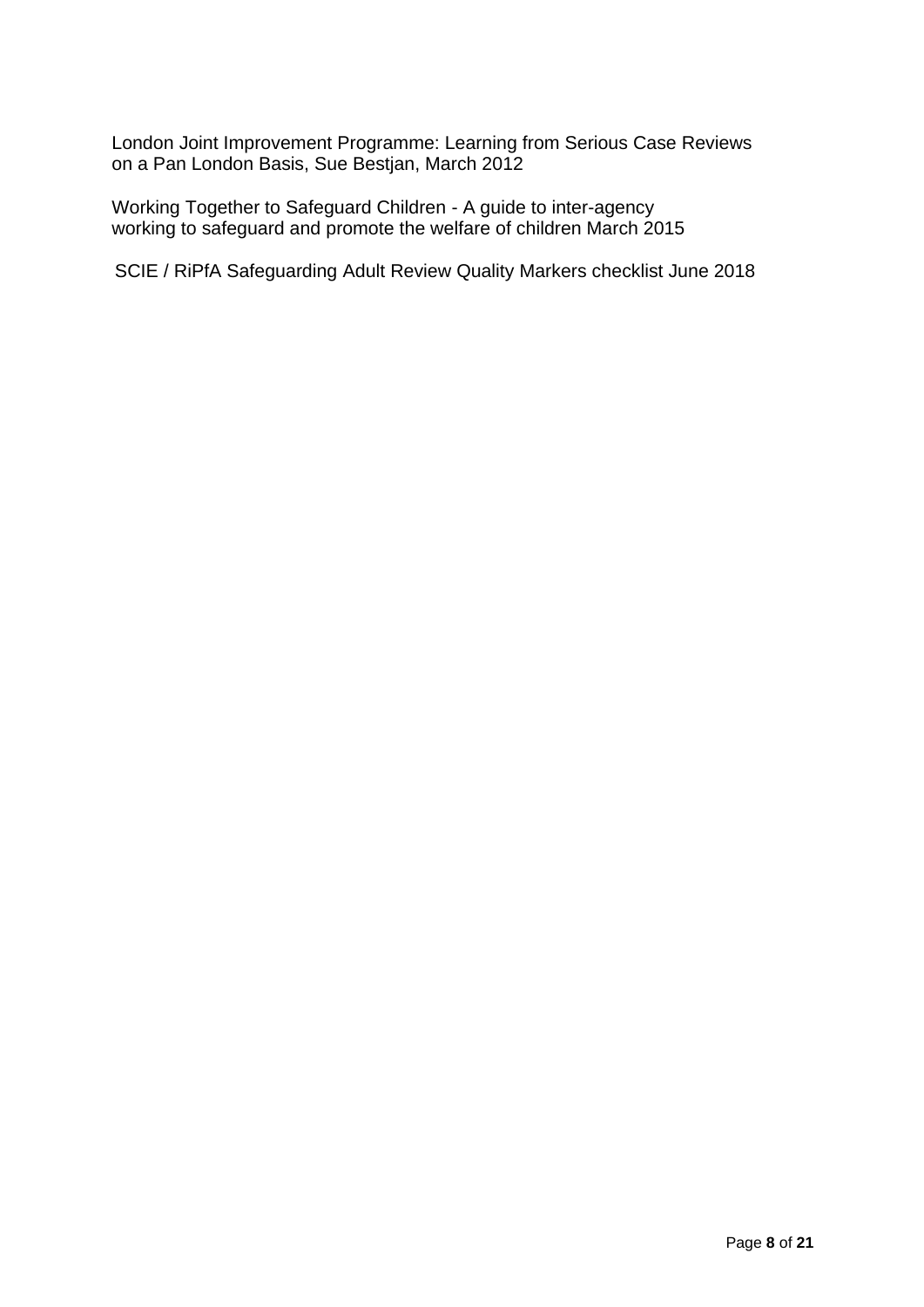# **SAR Methodologies and Checklist**

Each of the following methodologies are valid in itself, and no approach should be seen as more serious or holding more importance or value than another*. Please note this is not an exhaustive list.*

#### **1 Rapid Reviews**

This methodology is based on the Children's Safeguarding Practice Review process as set out in Working Together to Safeguard Children 2018.

The aim of the rapid review is to enable safeguarding partners to:

- gather the facts about the case, as far as they can be readily established at the time
- discuss whether there is any immediate action needed to ensure the adult's safety and share any learning appropriately
- consider the potential for identifying improvements to safeguard and promote the welfare of the adult;
- decide what steps they should take next, including whether or not to undertake a Safeguarding Adult Review

Upon receipt of a notification which may meet the criteria for a Safeguarding Adult Review, a multi-agency rapid review meeting is called, within 12 working days, to consider the case. Scoping and analytical chronology requests are sent to all partners involved to gather facts about the case and determine the extent of agency involvement with the adult. Partners are asked to return information within 5-7 working days, this allows the business unit to review responses and consider key lines of enquiry prior to the rapid review meeting.

During the rapid review meeting the information gathered to date is considered and the case is reviewed against the SAR criteria, initial learning points are established and any further actions agreed. The partners then record a decision on whether there is further merit in progressing to a more detailed review or whether the learning has already been established.

If the rapid review is thorough, it can in some cases, obviate the need for further review and enable areas to move quickly to implement the learning across the system.

#### **2 Traditional Serious Case Review model**

This model is traditionally used where there are demonstrably serious concerns about the conduct of several agencies or inter-agency working and the case is likely to highlight national lessons about safeguarding practice.

This model includes

• the appointment of panel, including a Chair (who must be independent of the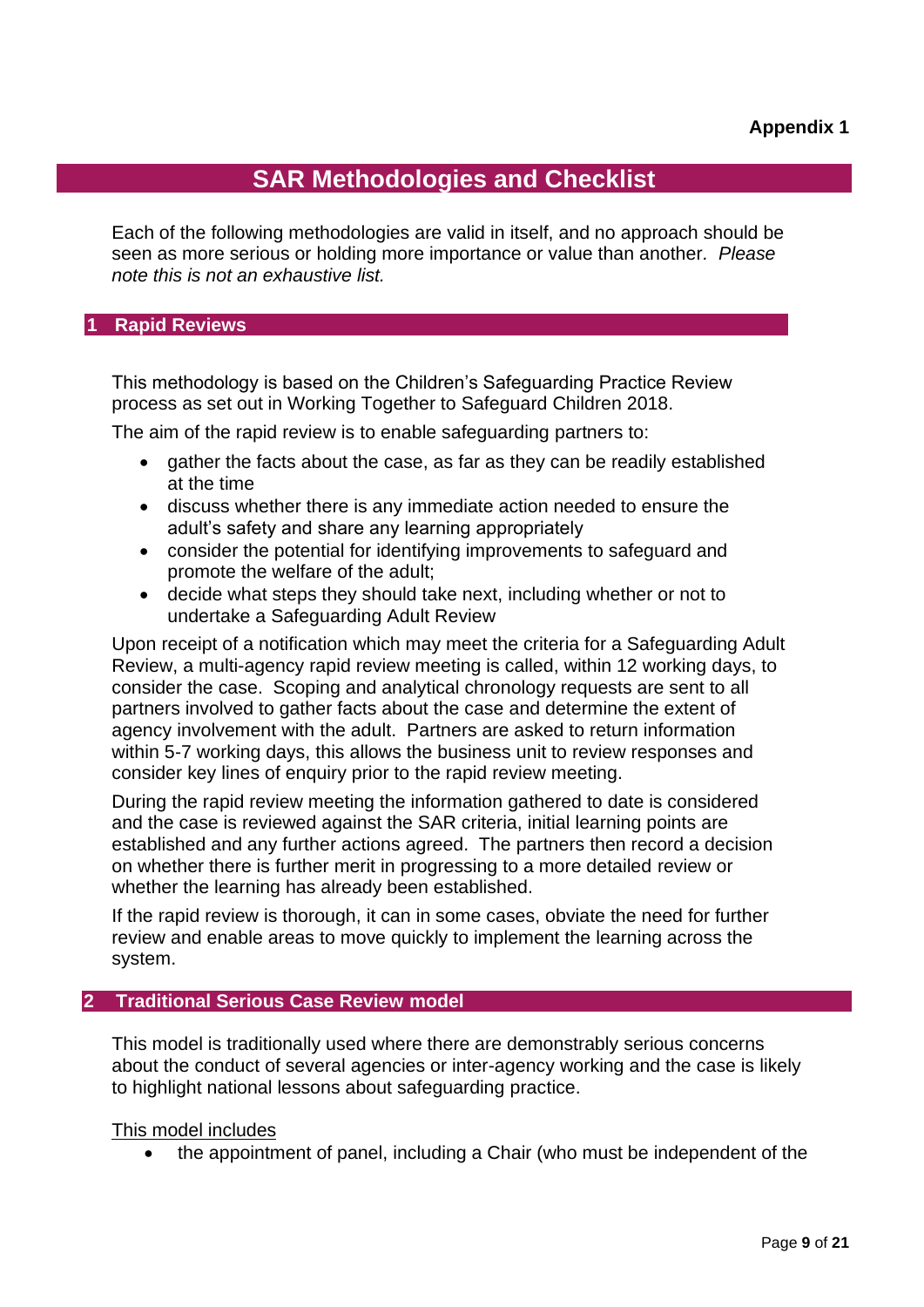case) and core membership-which determines terms of reference and oversees process

- appointment of an Independent Report Author to write the overviewreport and summary report
- involved agencies undertaking an Individual Management Review outlining their involvement, key issues and learning
- chronologies of events
- formal reporting to the Safeguarding Adults Board and monitoring implementation across partnerships
- publishing the report in full.

The benefits of this model are:

- its is likely to be familiar to partners
- possible greater confidence politically and publicly as it is seen as a tried and tested methodology.
- robust process for multiple, or high profile/serious incidents.

The drawbacks of this model are:

- methodology stems from children's arena so process to adults is not so familiar
- resource intensive
- costly
- can sometimes be perceived as punitive and
- does not always facilitate frontline practitioner input.

## **3 Action Learning Approach**

This option is characterised by reflective/action learning approaches, which does not seek to apportion blame, but identify both areas of good practice and those for improvement. This is achieved via close collaborative partnership working, including those involved at the time, in the joint identification and deconstruction of the serious incident(s), its context and recommended developments. There is integral flexibility within this approach which can be adapted, dependent upon the individual circumstances and case complexity.

There are a number of agencies and individuals who have developed specific versions of action learning models, including:

- Social Care Institute for Excellence (SCIE)-Learning Together Model
- Health and Social Care Advisory Service (HASCAS)
- Significant Incident Learning Process (SILP)

Although embodying slight variations, all of the above models are underpinned by action learning principles.

The broad methodology is:

Scoping of review/terms of reference: identification of key agencies/personnel, roles; timeframes:(completion, span of person's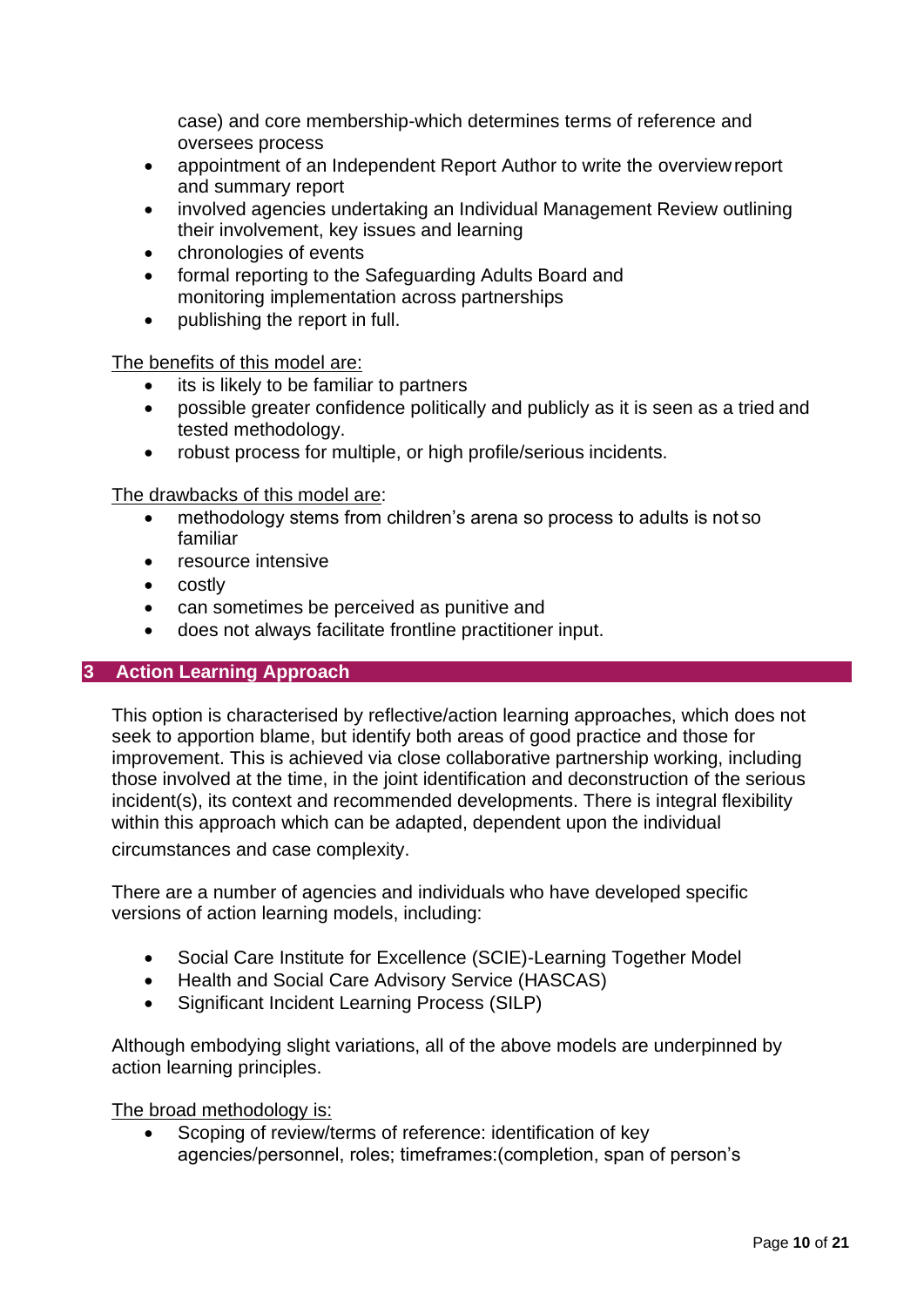history); specific areas of focus/exploration

- Appointment of facilitator and overview report author
- Production/review of relevant evidence, the prevailing procedural guidance, via chronology, summary of events and key issues from designated agencies
- Material circulated to attendees of learning event; anticipated attendees to include: members from SAB; frontline staff/line managers; agency report authors; other co-opted experts (where identified); facilitator and/or overview report author
- Learning event(s) to consider: what happened and why, areas of good practice, areas for improvement and lessons learnt
- Consolidation into an overview report, with: analysis of key issues, lessons and recommendations
- Event to consider first draft of the overview report and action plan
- Final overview report presented to Safeguarding Adults Board, agree dissemination of learning, monitoring of implementation
- Follow up event to consider action plan recommendations
- Ongoing monitoring via the Safeguarding Adults Board

The benefits of this model are:

- Conclusions can be realised quicker and embedded in learning
- cost effective
- enhances partnership working and collaborative problem solving
- encompasses frontline staff involvement
- learning takes place through the process enhancing learning.

The drawbacks of this model are:

- Methodology less familiar to many
- Events require effective facilitation
- Specific versions such as SCIE Learning Together and SILP are copyrighted

## **4 Individual Agency Review**

This model would be relevant when a serious incident identifies just one agency involvement or one agency learning identified. – there are no implications or concerns regarding involvement of other agencies and it is appropriate that lessons are learnt regarding the conduct of an agency and in the absence of the need for a multi-agency review.

Such reviews could be requested by the SAB or if undertaken individually by an agency they should inform the Board they are undertaking a Individual Agency Review with a safeguarding element, in order for the Board to consider any transferable learning across partnerships.

Circumstances when this model might be appropriate:

- Serious Incidents
- Implications relate to an individual agency but lessons could be shared, applied and learnt across the partnership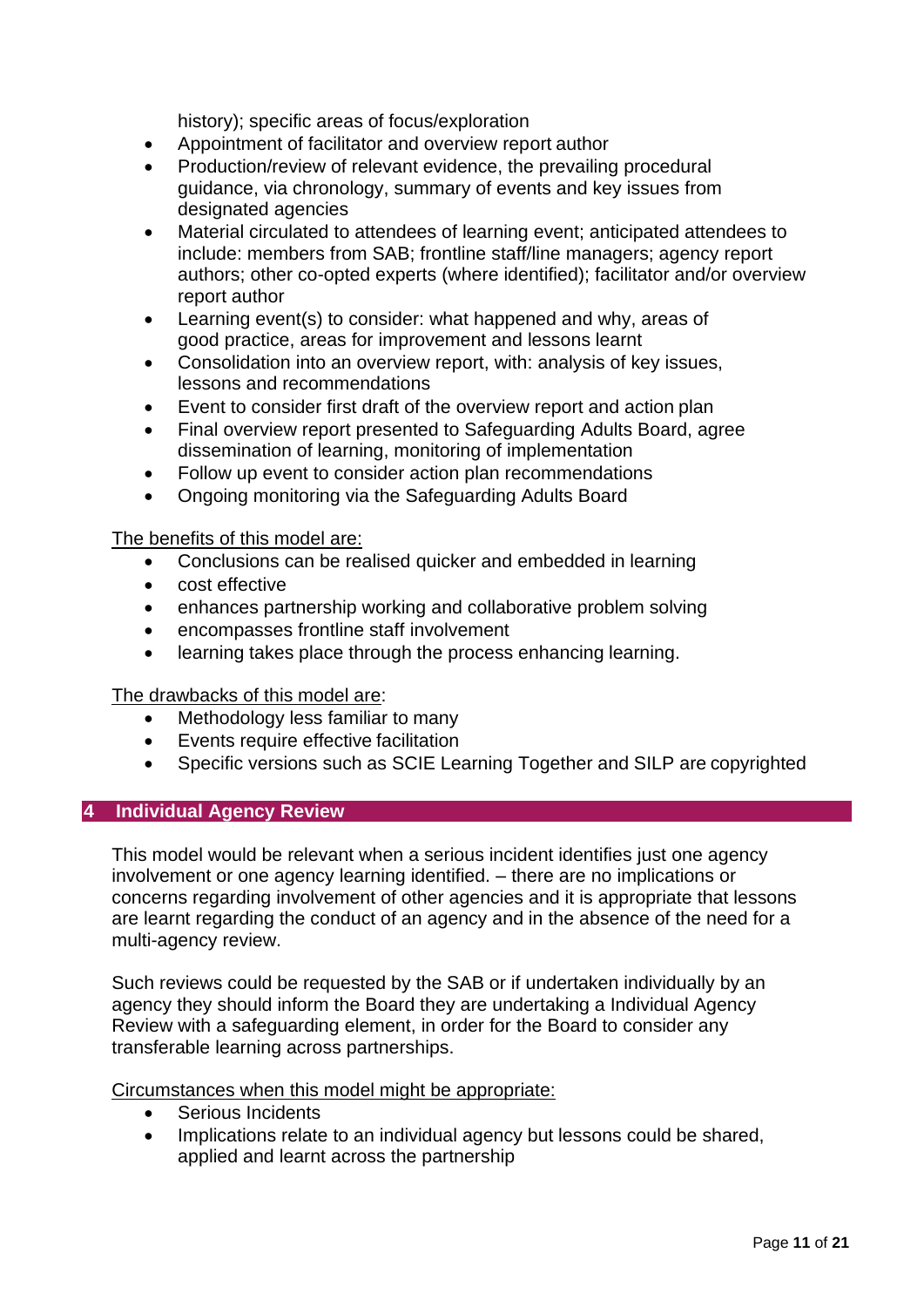• Where serious harm and/or abuse was likely to occur, but had been prevented by good practice (positive learning)

The benefits of this model are:

.

- Provides an opportunity for learning from a individual agency
- Enables individual agency scrutiny into a specific area
- Assists a 'Duty of Candour'

The drawbacks of this model are:

- Can be seen as outside the SAR purpose of multi-agency learning
- Risks individual agency opposition.

## **5 Peer Review Approach**

A peer review approach encompasses a review by one or more people who know the area of business. This approach accords with self-regulation and sector lead improvement programs which is an approach being increasing used within Adult Social Care.

Peer review methods are used to maintain standards of quality, improve performance, and provide credibility. They provide an opportunity for an objective overview of practice, with potential for alternative approaches and/or recommendations for improved practice.

There are two main models for peer review:

- peers can be identified from constitute professionals/agencies from the Safeguarding Adults Board members or
- peers could be sourced from another area/SAB which could be developed as part of regional reciprocal arrangements, which identify and utilise skills and can enhance reflective practice.

The benefits of this model are:

- increased learning and ownership if peers are from the SAB
- objective, independent perspective
- can be part of reciprocal arrangements across/between partnerships
- cost effective

The drawbacks of this model are:

- capacity issues within partner agencies may restrict availability and responsiveness
- skill and experience issues if SARs are infrequent potential to view peer reviews from members of a Board as not sufficiently independent especially where there is possible political or high profile cases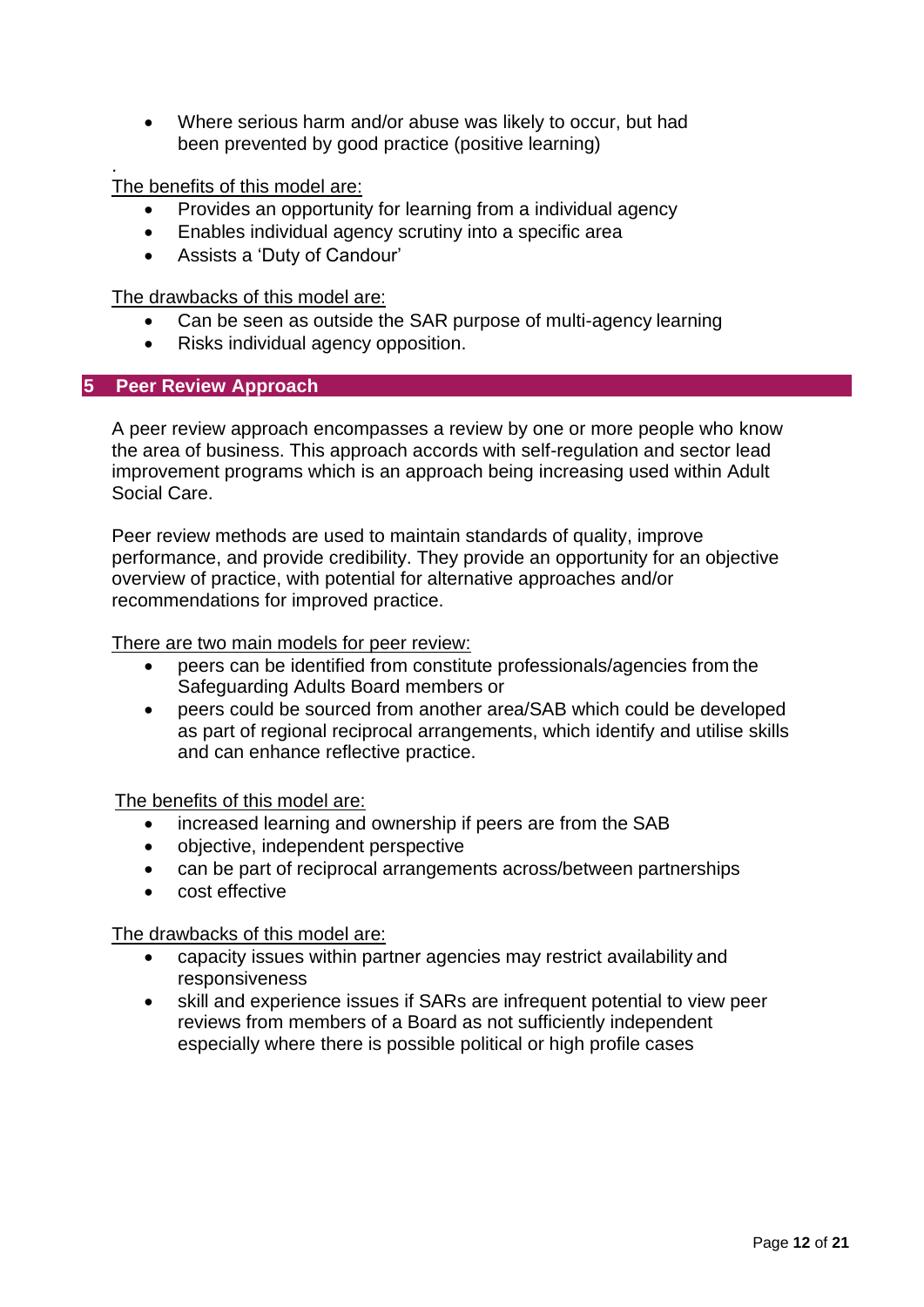## **6 Significant Event Analysis/Audit (SEA)**

SAE is traditionally a health process to formally analyse incidents that may have implications for patient care. It is an active approach to case analysis which involves the whole team in an open and supportive discussion of selected cases/incidents.

The aim is to improve patient care by responding to incidents and allowing the team to learn from them. The emphasis is on examining underlying systems, rather than directing inappropriate blame at individuals. Such reflective practice is known by several names – significant event analysis, untoward incident analysis, critical event monitoring. The name itself is less important than the process and the outcomes derived from it.

The benefits of this model are:

- It is not a new technique doctors have long discussed cases for educational and professional purposes.
- NHS England has published Serious Incident Framework in March 2015

The drawbacks of this model are:

• Seen as a model that relates only to Health.

#### **7 Case File Audit (multi or single agency, table top of interactive)**

Case file audit can be a powerful driver in improving the quality of front line practice and the management of safeguarding adult cases. The aims of case file audits are to examine records in paper case files/electronic records to establish the quality of practice and identify how practice is being undertaken. Case file audits can be single agency or multi agency.

They can be undertaken in a number of ways:

- As a table-top exercise (therefore no input from practitioners)
- Interactive with partners and or practitioners.
- Interactive with the adult and or their family.
- Proactively as suggested in s44 (4) of The Care Act 2014.

The benefits of this model are:

- $F$ lexible in that they can be conducted in many different ways.
- Quicker learning can be achieved.

The drawbacks of this model are:

• Learning from some models will only come from written records without relevant context.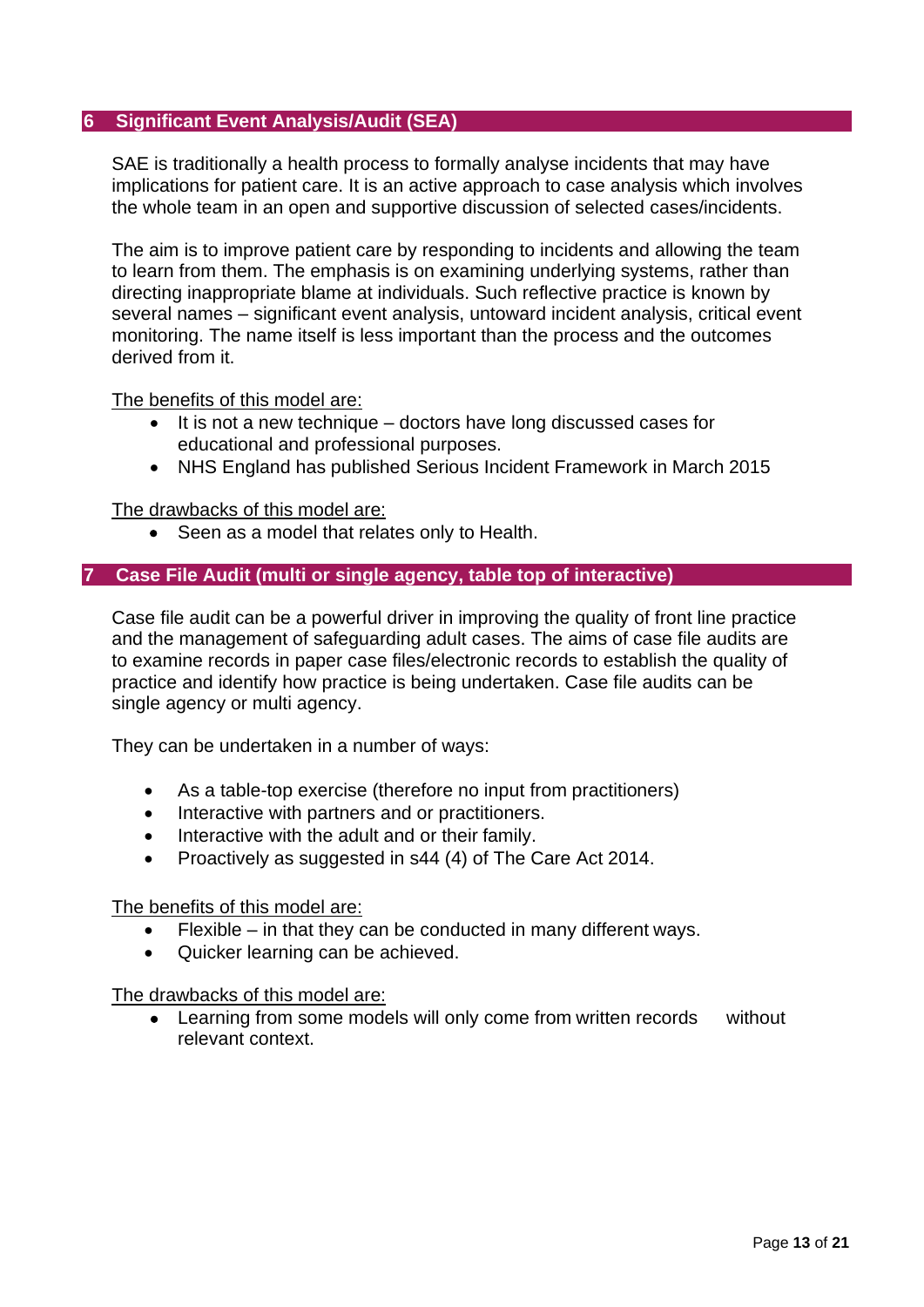## **8 Root Cause Analysis (RCA)**

Root Cause Analysis (RCA) is an investigation methodology used to understand why an incident has occurred. RCA provides a way of looking at incidents to understand the causes of why things go wrong. If we understand the contributory factors and causal factors - the Root Causes- of an incident or outcome, we can put in place corrective measures. By directing corrective measures at the root cause of a problem (and not just at the symptom of the problem) it is believed that the likelihood of the problem reoccurring will be reduced. In this way we can prevent unwanted incidents and outcomes, and also improve the quality and safety of services that are provided. The RCA investigation process can help an organisation, or organisations, to develop and open culture where staff can feel supported to report mistakes and problems in the knowledge this will lead to positive change, not blame.

General principles of Root Cause Analysis:

- RCA is based on the belief that problems are best solved by attempting to correct or eliminate root causes
- to be effective, RCA must be performed systematically, with conclusions and causes backed up by evidence
- there is usually more than one potential root cause of a problem
- to be effective, the root cause analysis & investigation must establish ALL causal relationships between the root cause (s) and the incident, not just the obvious.

The benefits of this model are:

- The methodology is well known and frequently used in the NHS
- Focus is on the root cause and not on apportioning blame or fault
- Effective for single agency issues especially those related to NHS services.

The drawbacks of this model are:

- Requires skills and knowledge of RCA tools;
- Resource intensive

#### **9 Thematic Reviews**

A thematic review can be undertaken when themes are identified from previous SAR's, referrals that did not meet the criteria for SAR's or other types of review or investigation. Themes may also be identified by the Performance and Quality Assurance Subgroup. A thematic review considers an individual case as a starting point, but looks at issues raised generally, rather than the details specific to the case.

- Findings are collated from involved agencies or previous reviews
- The legal framework, risk and communication are considered
- An academic literature review is undertaken
- Policy documents are reviewed
- Interviews are held with practitioners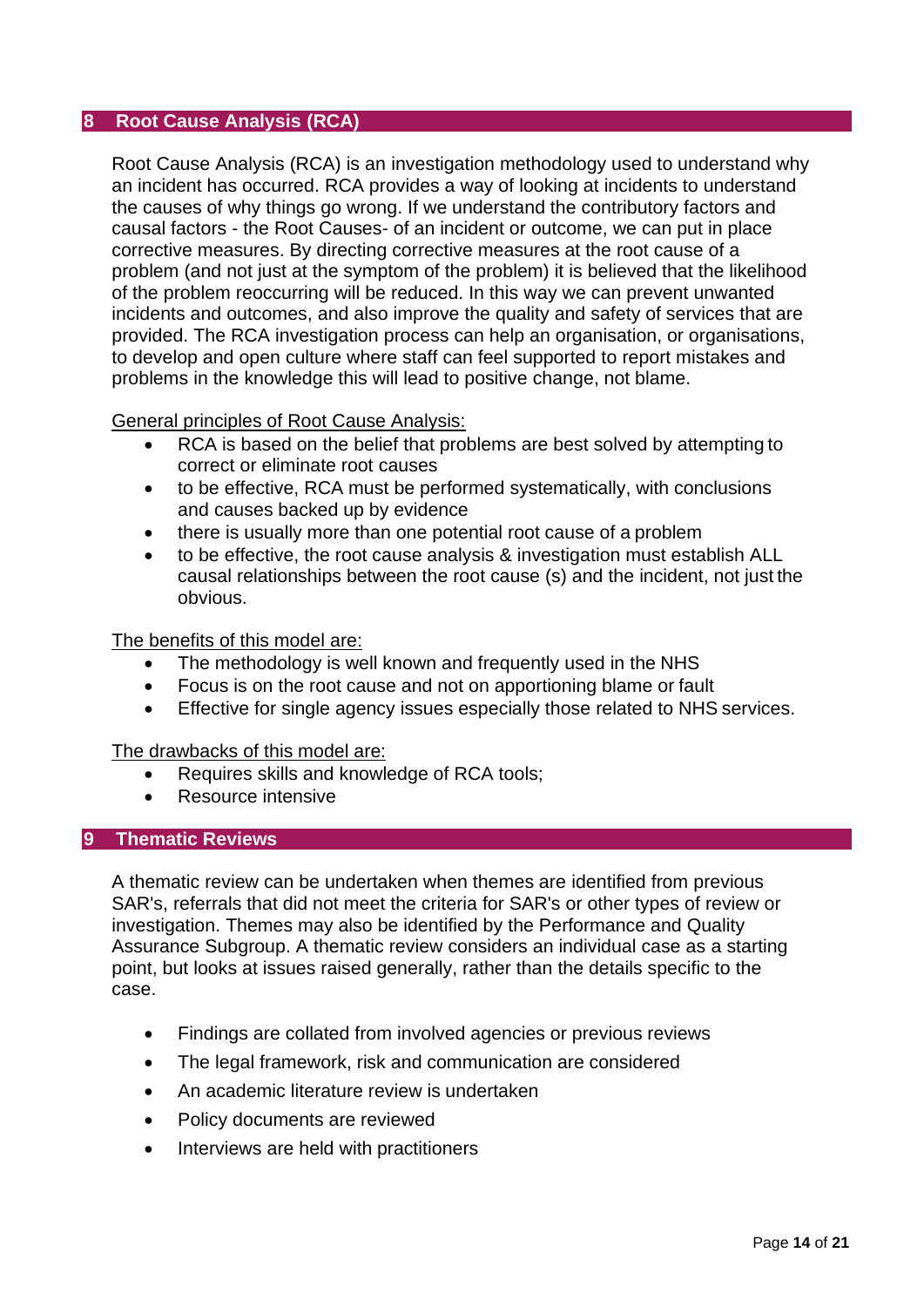• Multi-agency response is considered

The benefits of this model are:

- Increased opportunity for wider learning
- Cost effective
- Engagement with staff and managers at different levels within organisations

The drawbacks of this model are:

- Workloads of those involved may create capacity issues
- Resource intensive
- Unfamiliar methodology

## **Checklist**

Whichever model or approach is used, there are a number of key considerations. This checklist has been developed to help SABs undertake successful SARs.

| <b>Terms of</b><br><b>Reference</b><br><b>Mandatory</b> | Better outcomes can be achieved if all agencies and individuals<br>address the same questions and issues relevant to the case review<br>being undertaken.<br>Well formulated terms of reference are essential to ensure that the                                                                                       |
|---------------------------------------------------------|------------------------------------------------------------------------------------------------------------------------------------------------------------------------------------------------------------------------------------------------------------------------------------------------------------------------|
| <b>Essential</b>                                        | review is:<br>properly scoped<br>manageable<br>$\bullet$<br>conducted by the appropriate people<br>$\bullet$<br>within agreed timeframes.<br>- To establish facts of the case<br>$-$ To analyse and evaluate the evidence<br>- To risk assess<br>- Make recommend<br>Ensure the review will answer "THE WHY" question. |
| Interface with                                          | Before starting a SAR identify if there is any links to other reviews                                                                                                                                                                                                                                                  |
| other review                                            | and identify which takes priority. For example:                                                                                                                                                                                                                                                                        |
| processes                                               |                                                                                                                                                                                                                                                                                                                        |
| <b>Mandatory</b>                                        | <b>DHR</b>                                                                                                                                                                                                                                                                                                             |
| <b>See Appendix</b>                                     | Children's SPR<br>$\bullet$<br>Serious Further Offence Review (Probation)<br>$\bullet$<br><b>Mental Health Review</b><br>$\bullet$                                                                                                                                                                                     |
|                                                         | In addition - Consider previous SAR's - will a recent SAR reinforce<br>the same learning or is new learning to be identified?                                                                                                                                                                                          |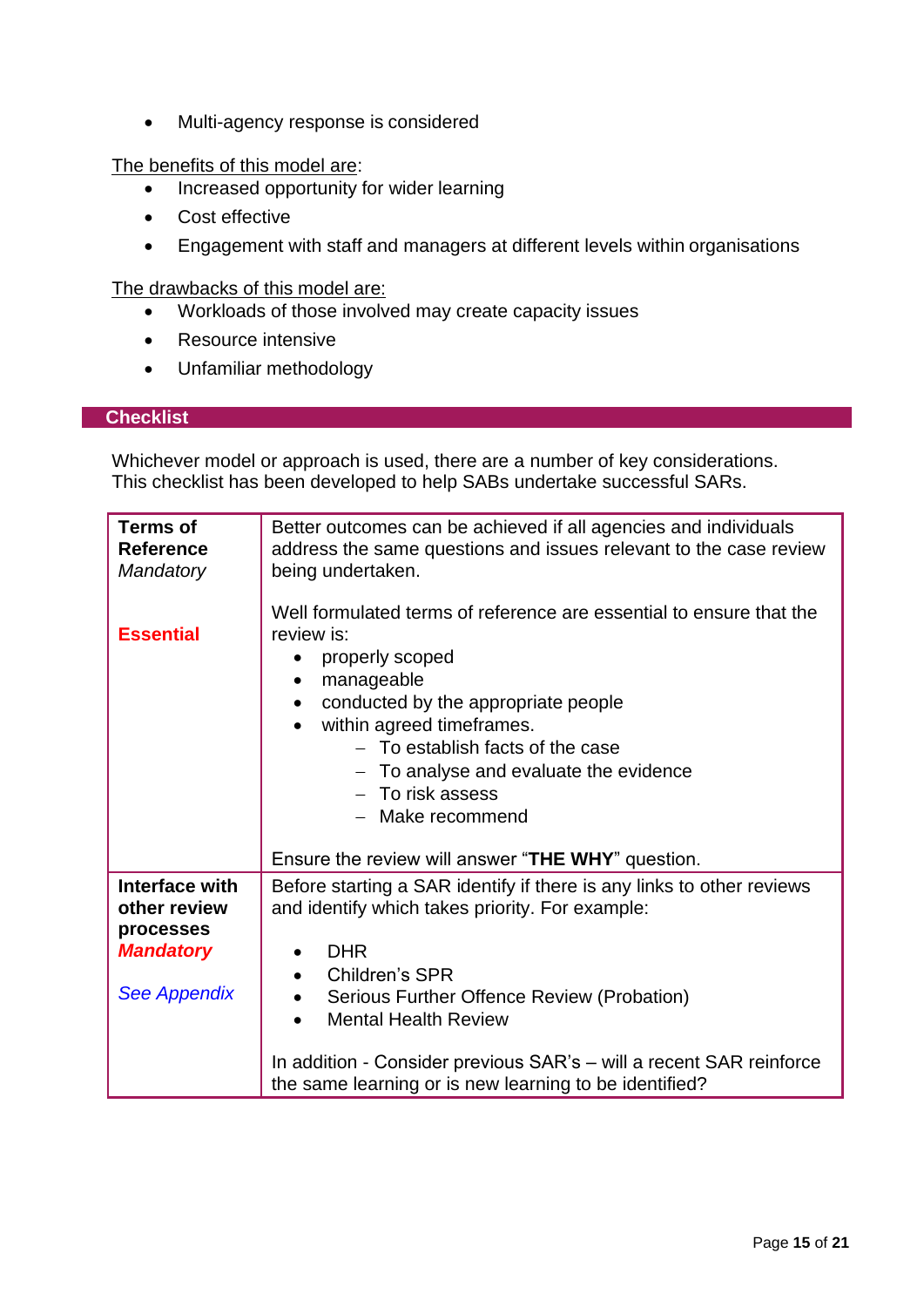| Family &<br>significant<br>others                  | Identify the degree to which victims/families will be involved in the<br>review and how they will be informed of this review.                                                                                                                                                                                                                 |
|----------------------------------------------------|-----------------------------------------------------------------------------------------------------------------------------------------------------------------------------------------------------------------------------------------------------------------------------------------------------------------------------------------------|
| involvement<br><b>Mandatory</b>                    | Victims/families (family members who have played a significant role<br>in the life of the service user) should be notified that the review is<br>taking place. Involvement can be:-                                                                                                                                                           |
|                                                    | Formal notification only<br>Inviting them to share their views in writing or through a<br>meeting.                                                                                                                                                                                                                                            |
|                                                    | The timing of such notifications is crucial particularly where there<br>are Police Investigations. Under these circumstances, the decision<br>about when to notify needs to be taken in consultation with the<br>police.                                                                                                                      |
|                                                    | Victims/families should be offered support.                                                                                                                                                                                                                                                                                                   |
| Independent<br><b>Advocacy</b><br><b>Mandatory</b> | The local authority must arrange, where necessary, for an<br>independent advocate to support and represent an adult who is the<br>subject of a safeguarding adult review. Where an independent<br>advocate has already been arranged under s67 Care Act or under<br>MCA 2005 then, unless inappropriate, the same advocate should be<br>used. |
|                                                    | It is critical in this particularly sensitive area that the adult is<br>supported in what may feel a daunting process.                                                                                                                                                                                                                        |
| <b>Chair</b><br><b>Mandatory</b>                   | Each SAR will require a skilled and competent Chair of the panel<br>considering the SAR, receiving IMRs and agreeing the report and<br>recommendations. When identifying who to chair the panel -<br>consider:                                                                                                                                |
|                                                    | Are they independent of the case?<br>In single agency reviews $-$ are they independent of the single<br>agency that it involves?<br>Do they need to be independent of the SAB?<br>What skills, knowledge and expertise do they specifically<br>need?                                                                                          |
|                                                    |                                                                                                                                                                                                                                                                                                                                               |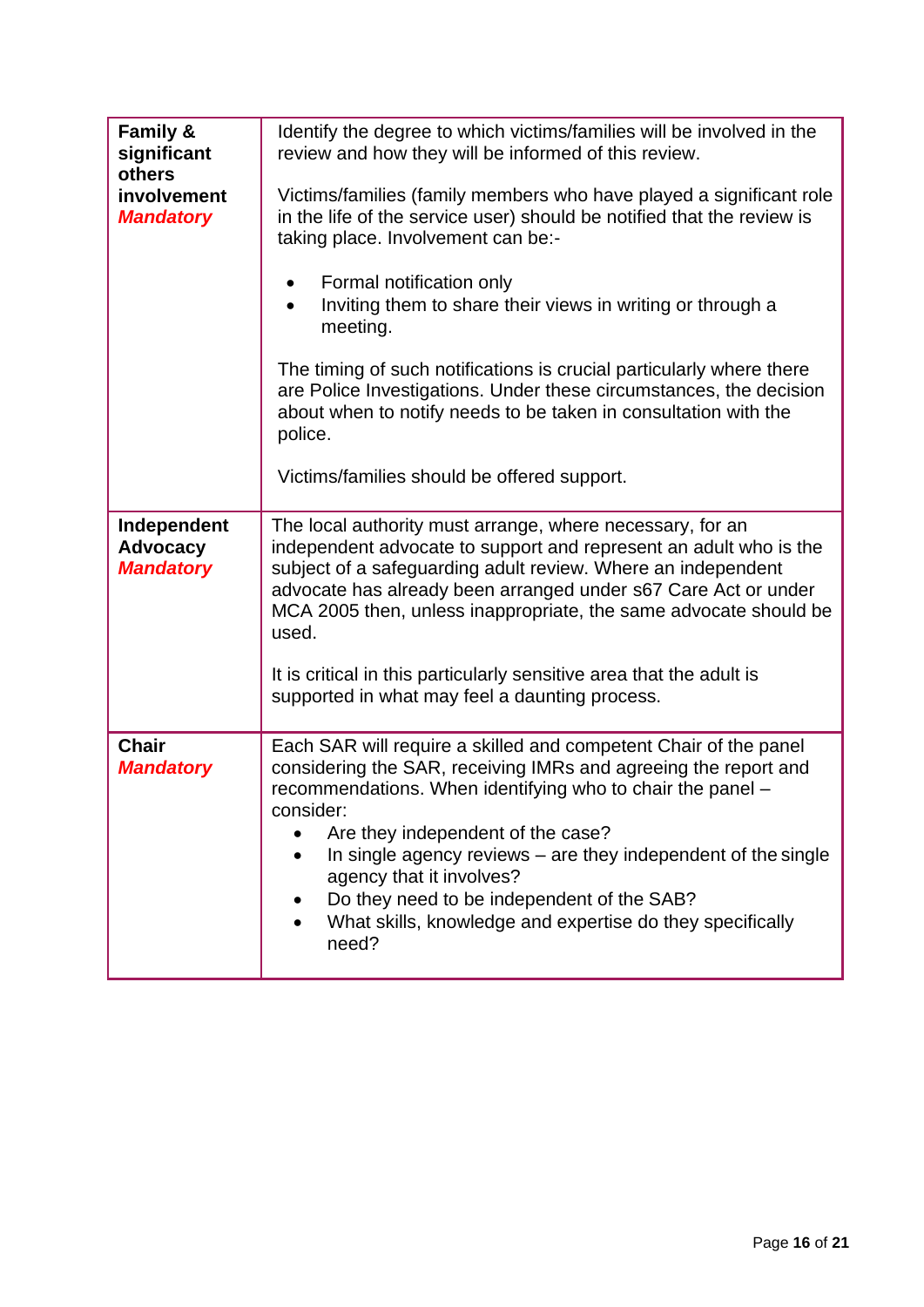| <b>Panel</b><br><b>Mandatory</b>                       | Each SAR should be presented to a panel for scrutiny.                                                                                                                                                                                                                                                                                                                                                                                                                                                                                                                                                                                                                                                                                |
|--------------------------------------------------------|--------------------------------------------------------------------------------------------------------------------------------------------------------------------------------------------------------------------------------------------------------------------------------------------------------------------------------------------------------------------------------------------------------------------------------------------------------------------------------------------------------------------------------------------------------------------------------------------------------------------------------------------------------------------------------------------------------------------------------------|
|                                                        | The panel should be made up of a minimum of 3 people excluding<br>the chair.                                                                                                                                                                                                                                                                                                                                                                                                                                                                                                                                                                                                                                                         |
|                                                        | They must be:<br>independent of the IMR authors<br>Independent of the case<br>$\bullet$<br>Knowledgeable of the issues/subject area.<br>$\bullet$                                                                                                                                                                                                                                                                                                                                                                                                                                                                                                                                                                                    |
| <b>Practitioner</b><br>involvement<br><b>Mandatory</b> | Practitioners will be involved in all SAR's - however the level of their<br>involvement can be varied.                                                                                                                                                                                                                                                                                                                                                                                                                                                                                                                                                                                                                               |
|                                                        | The following should be considered:<br>Interviewing and taking a statement from practitioners for<br>IMR's can result is staff having heightened anxiety.<br>Practitioners must be offered support throughout a SAR.<br>$\bullet$<br>Identify how practitioners will be kept regularly updated with<br>the progress of SARs and are informed of the outcome.<br>Multi agency learning events that involve practitioners can:<br>be very positive events - however such events must be<br>skilfully chaired and managed and support should be<br>available to staff throughout the event.<br>Assist practitioners to contextualize what happened and<br>$\bullet$<br>achieve closure.<br>Result in quicker and more enhance learning. |
| <b>Experts</b><br><b>Optional</b>                      | Consider if an expert is required to help to fully understand the<br>situation and IMR findings.                                                                                                                                                                                                                                                                                                                                                                                                                                                                                                                                                                                                                                     |
|                                                        | If possible identify which expert will be needed or may be needed at<br>the start of the process. However expert can be called upon at any<br>time during the process.                                                                                                                                                                                                                                                                                                                                                                                                                                                                                                                                                               |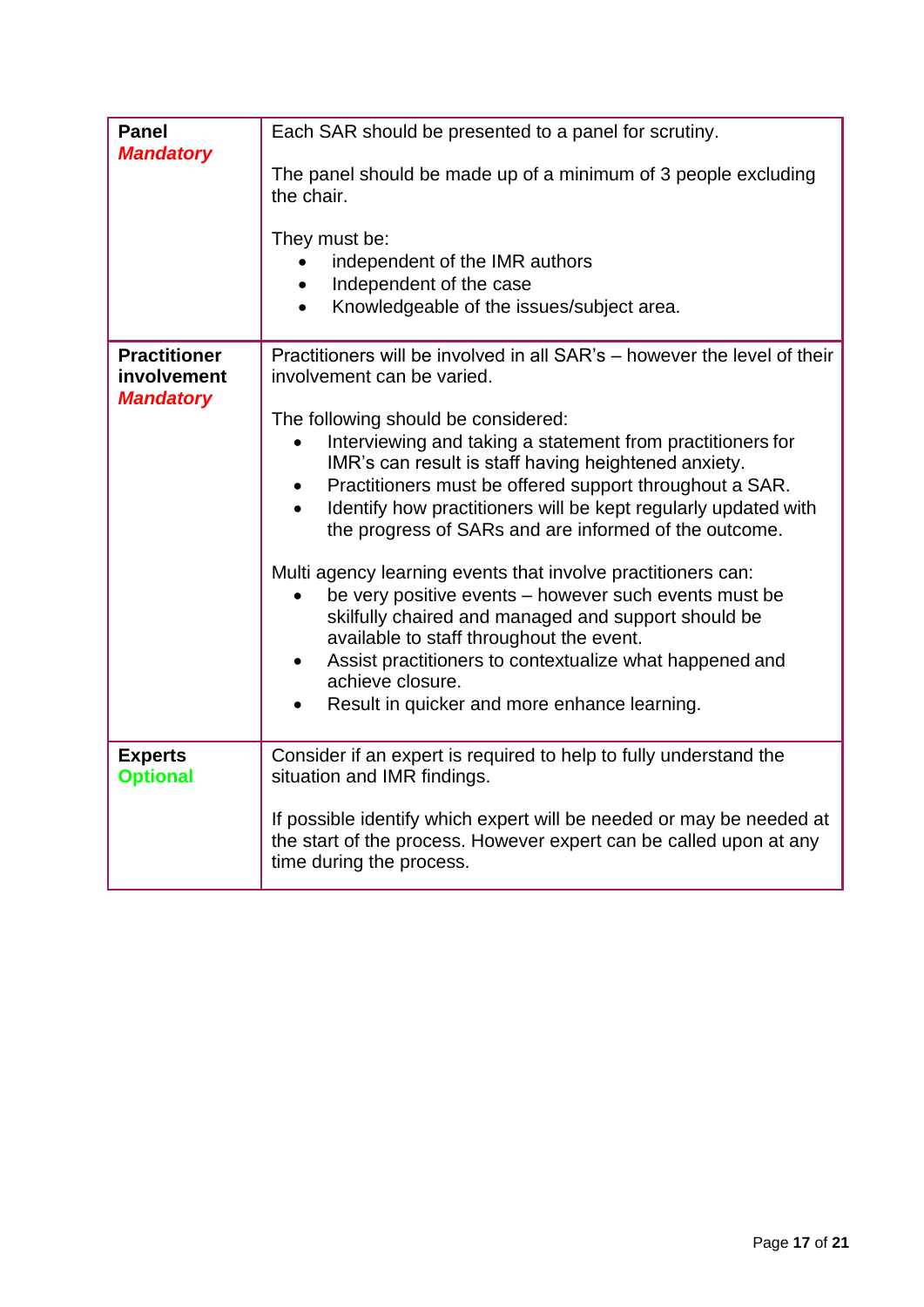| <b>Overview</b><br><b>Report</b><br>&<br><b>Executive</b><br><b>Summary</b><br><b>Mandatory</b> | An overview report which brings together and analyses the findings<br>of the various reports from agencies in order to identify the learning<br>points and make recommendations for future action must be<br>produced.<br>An Executive Summary may also be commissioned.<br>All reviews of cases meeting the SAR criteria should result in a<br>report which is published and readily available on the SABs website<br>for a minimum of 12 months. Thereafter the report should be made<br>available on request. This is important to demonstrate openness,<br>transparency and candour and to support national sharing of<br>lessons. From the start of the SAR the fact that the report will be<br>published should be taken into consideration. SAR reports should<br>be written in such a way that publication will be likely to harm the<br>welfare of any adult with care and support needs or children<br>involved in the case. Exclusion to this rule would be single agency<br>reviews if individuals can be identified.<br>Final SAR reports should:<br>provide a sound analysis of what happened in the case, and<br>why, and what needs to happen in order to reduce the risk of |
|-------------------------------------------------------------------------------------------------|----------------------------------------------------------------------------------------------------------------------------------------------------------------------------------------------------------------------------------------------------------------------------------------------------------------------------------------------------------------------------------------------------------------------------------------------------------------------------------------------------------------------------------------------------------------------------------------------------------------------------------------------------------------------------------------------------------------------------------------------------------------------------------------------------------------------------------------------------------------------------------------------------------------------------------------------------------------------------------------------------------------------------------------------------------------------------------------------------------------------------------------------------------------------------------------------|
|                                                                                                 | recurrence;<br>be written in plain English and in a way that can be easily<br>$\bullet$<br>understood by professionals and the public alike; and<br>be suitable for publication without needing to be amended or<br>$\bullet$<br>redacted.                                                                                                                                                                                                                                                                                                                                                                                                                                                                                                                                                                                                                                                                                                                                                                                                                                                                                                                                                   |
| Independent<br><b>Author</b><br><b>Optional</b>                                                 | In the following situations it may be beneficial to consider an author<br>who is NOT the chair:<br>Very difficult and complex cases to enable the chair to<br>concentrate in chairing<br>Due to the specialist nature of the subject.<br>To enable the chair to be from the SAB and be the chair as<br>part of his day to day work.<br>An independent author must be:<br>Independent of the case<br>Independent of the organisations involves<br>Appropriately skilled and competent.<br>They may also be independent of the SAB.                                                                                                                                                                                                                                                                                                                                                                                                                                                                                                                                                                                                                                                            |
| <b>Timescales</b>                                                                               | Where ever possible SARs should be completed within 6-months.                                                                                                                                                                                                                                                                                                                                                                                                                                                                                                                                                                                                                                                                                                                                                                                                                                                                                                                                                                                                                                                                                                                                |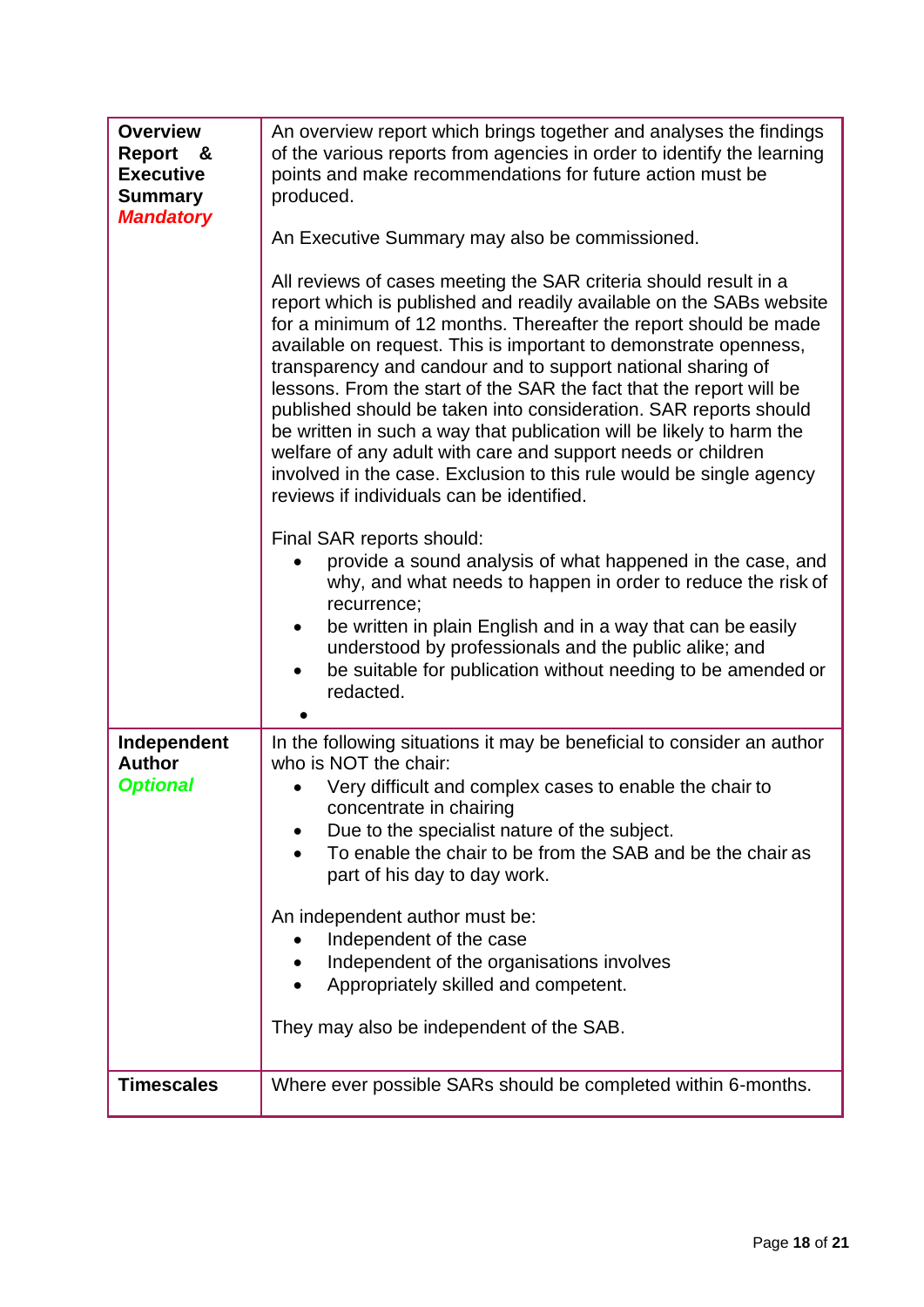# **Interface with other reviews**

| <b>Review</b>                                                                                                                                                                                                                                                                                                                                                               | <b>Precedence</b>                                                                                                                                                                                                                                                                                                                                                |
|-----------------------------------------------------------------------------------------------------------------------------------------------------------------------------------------------------------------------------------------------------------------------------------------------------------------------------------------------------------------------------|------------------------------------------------------------------------------------------------------------------------------------------------------------------------------------------------------------------------------------------------------------------------------------------------------------------------------------------------------------------|
| <b>Domestic Homicide Reviews (DHR)</b>                                                                                                                                                                                                                                                                                                                                      | When the definition in section 9 of the Domestic Violence Crime and Victims Act<br>$(2004)$ is met in that:                                                                                                                                                                                                                                                      |
| Domestic Homicide Reviews (DHRs) were established on<br>a statutory basis under section 9 of the Domestic<br>Violence, Crime and Victims Act (2004). This provision<br>came into force on 13th April 2011.<br>For further guidance see - Home Office – Multi-Agency<br><b>Statutory Guidance for the Conduct of Domestic Homicide</b><br>Reviews.                           | the death of a person aged 16 or over has, or appears to have, resulted from<br>violence, abuse or neglect by -<br>(a) a person to whom he was related or with whom he was or had been in<br>an intimate personal relationship, or<br>(b) a member of the same household as himself, held with a view to identifying<br>the lessons to be learnt from the death. |
| <b>Child Safeguarding Practice Review (SPR)</b>                                                                                                                                                                                                                                                                                                                             | When abuse or neglect is known - or suspected - and either:                                                                                                                                                                                                                                                                                                      |
| Regulation 5 of the Local Safeguarding Children Boards<br>Regulations 2006 sets out the requirement for LSCPs to<br>undertake reviews of serious cases in specified<br>circumstances.<br>For further guidance see - HM Government - Working<br>Together to Safeguard Children - A guide to inter-agency<br>working to safeguard and promote the welfare of children<br>2018 | a child dies<br>a child is seriously harmed and there are concerns about how<br>organisations or professionals worked together to protect the child                                                                                                                                                                                                              |
| <b>Mental Health Reviews/Suicide Review</b>                                                                                                                                                                                                                                                                                                                                 | When a person who is in contact with mental health commits suicide, NHS boards<br>undertake a suicide review to analyse what happened and recognise where<br>anything can be done to make things safer for other people at risk.                                                                                                                                 |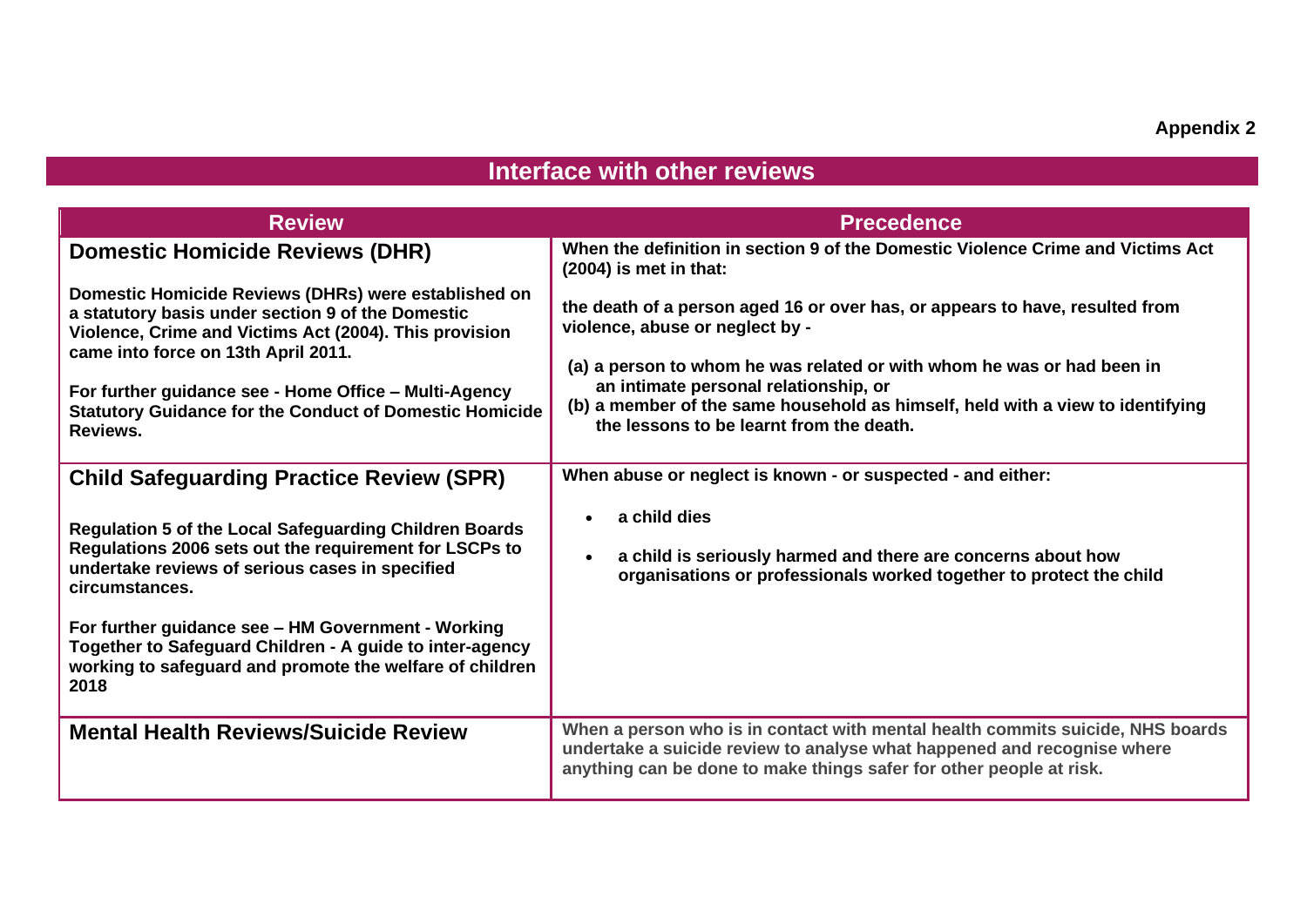| <b>Multi Agency Public Protection Arrangements</b><br>(MAPPA) Serious Case Review<br><b>Criminal Justice and Court Services Act 2000 -</b><br>strengthened by the provisions of the Criminal Justice<br>Act 2003 (s325-327). | When the main purpose is to examine whether the MAPP arrangements were<br>effectively applied and whether the agencies worked together to do all they<br>reasonably could to manage effectively the risk of further offending in the<br>community.                                                                                                                                                                                                                                                                                                                                                                                                                                                                                                                                                                                                                                                                                                                                                                                                                                                                                                                                                                                                                                                                                                                                                                                                                                                                                                                                              |
|------------------------------------------------------------------------------------------------------------------------------------------------------------------------------------------------------------------------------|-------------------------------------------------------------------------------------------------------------------------------------------------------------------------------------------------------------------------------------------------------------------------------------------------------------------------------------------------------------------------------------------------------------------------------------------------------------------------------------------------------------------------------------------------------------------------------------------------------------------------------------------------------------------------------------------------------------------------------------------------------------------------------------------------------------------------------------------------------------------------------------------------------------------------------------------------------------------------------------------------------------------------------------------------------------------------------------------------------------------------------------------------------------------------------------------------------------------------------------------------------------------------------------------------------------------------------------------------------------------------------------------------------------------------------------------------------------------------------------------------------------------------------------------------------------------------------------------------|
| <b>Serious Further Offending Notification</b><br>and Review Procedures<br><b>Offender Rehabilitation Act 2014</b>                                                                                                            | Reviews will be required in any of the following cases:-<br>any eligible offender who has been charged with murder, manslaughter, other<br>specified offences causing death, rape or assault by penetration, or a sexual<br>offence against a child under 13 years of age (including attempted offences)<br>committed during the current period of management in the community of the<br>offender by the NPS or a CRC; or whilst subject to ROTL. In addition, this will<br>also apply during the 28 day period following conclusion of the management of<br>the case; or<br>any eligible offender who has been charged with another offence on the SFO<br>qualifying list committed during a period of management by the NPS or a CRC<br>and is or has been assessed as high/very high risk of serious harm during the<br>current sentence (NPS only) or has not received a formal assessment of risk<br>during the current period of management; or<br>any eligible offender who has been charged with an offence, whether on the SFO<br>list or another offence, committed during a period of community management by<br>the NPS or a CRC, and the provider of probation services or NOMS has identified<br>there are public interest reasons for a review. This may be due to significant<br>media coverage Ministerial interest or where reputational risks to the<br>organisation may arise; or<br>if the offender has died and not been charged with an eligible offence but<br>$\circ$<br>where the police state he/she was the main suspect in relation to the<br>commission of a SFO. |